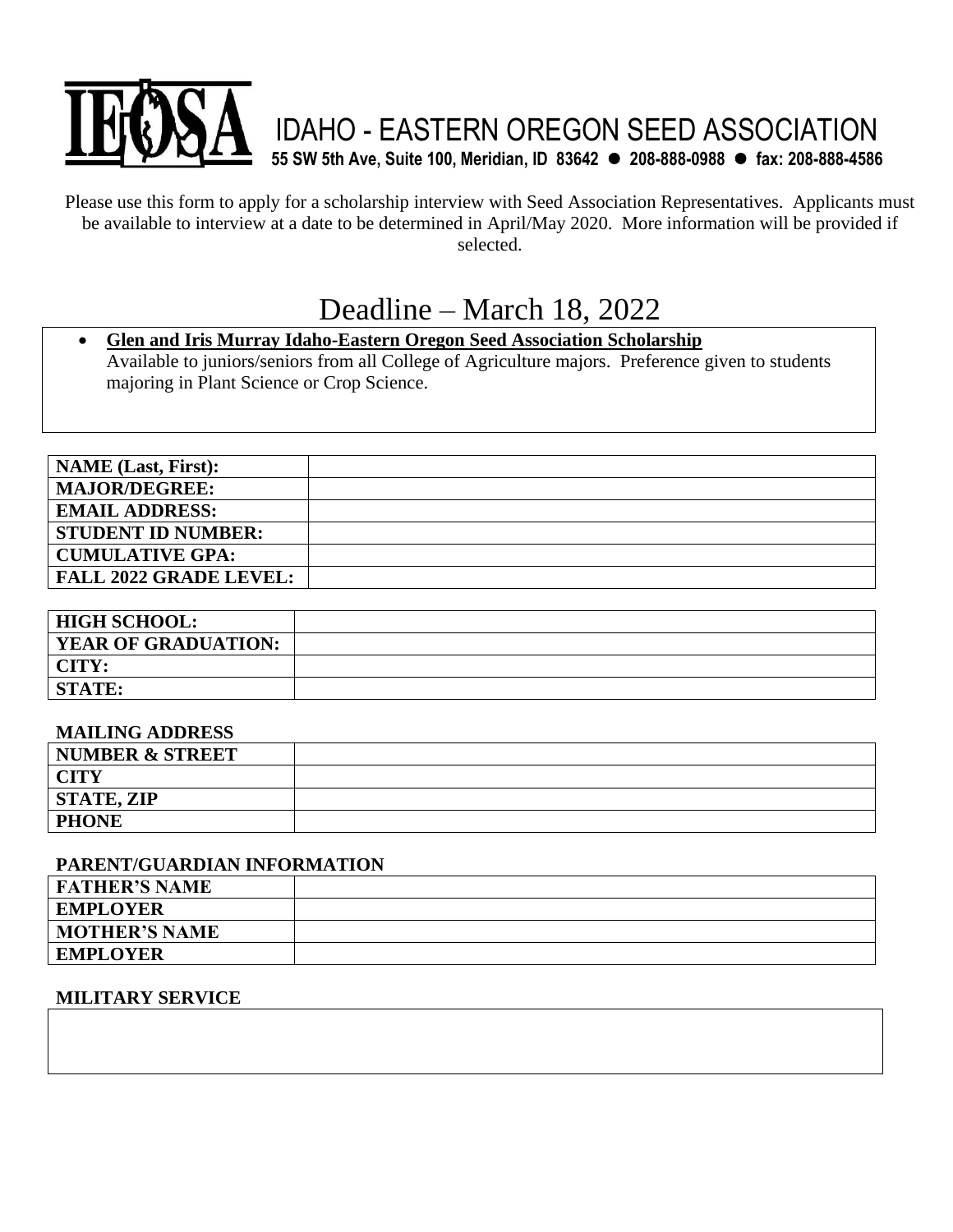# **AWARDS AND HONORS PRIOR TO ATTENDING THE EASTERN OREGON UNIVERSITY**

# **HONORS AND ACTIVITIES AT THE EASTERN OREGON UNIVERSITY**

## **PAST AGRICULTURAL EXPERIENCES**

## **SUMMER EMPLOYMENT IN RECENT YEARS**